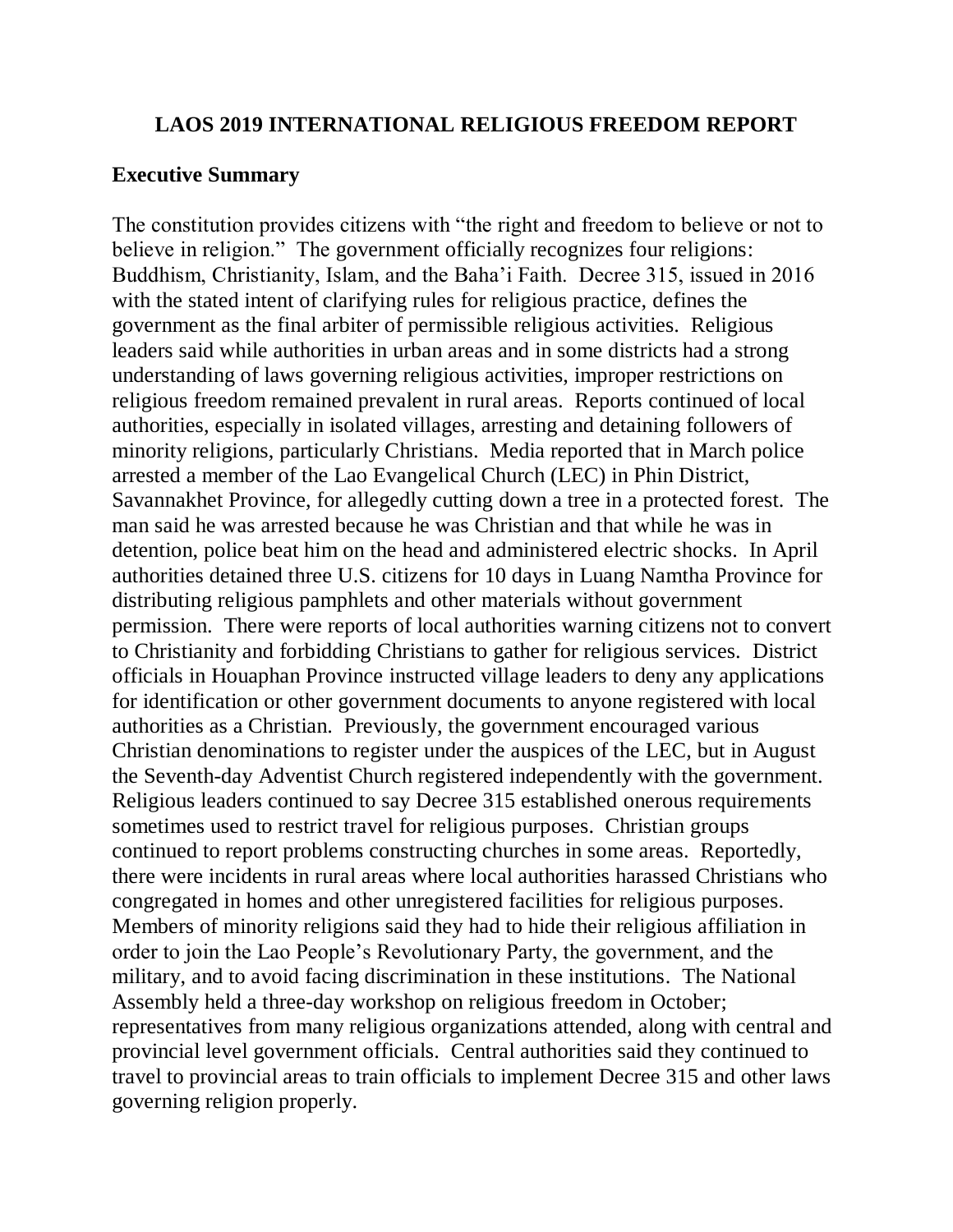According to government and religious group sources, tensions continued in rural areas between animists, Buddhists, and growing Christian communities. Religious leaders said in some rural areas there were reports that villagers threatened to expel Christians from the village if they did not renounce their faith. Burial ceremonies remained a point of contention, with some reports of animists preventing the burial of Christians in public cemeteries.

U.S. embassy officials regularly raised specific religious freedom cases and issues regarding cumbersome government regulations, including registration procedures, with the government, and continued to encourage open dialogue and conflict resolution. The embassy maintained regular contact with officials in the Ministry of Home Affairs (MOHA) and other government agencies and discussed the challenges faced by religious groups and government efforts to improve religious freedom. Embassy officials maintained regular contact with leaders from a wide variety of religious groups and nongovernmental organizations (NGOs) to understand better the problems faced by minority religious groups. In September the embassy organized a series of concerts by an American gospel music group for local audiences, which culminated in the country's first "interfaith musical exchange."

## **Section I. Religious Demography**

The U.S. government estimates the total population at 7.3 million (midyear 2019 estimate). According to the 2015 national census, 64.7 percent of the population is Buddhist, 1.7 percent is Christian, 31.4 percent report having no religion, and the remaining 2.1 percent belong to other religions. Theravada Buddhism is the dominant religion of the ethnic or "lowland" Lao, who constitute 53.2 percent of the overall population. According to the Lao Front for National Development (LFND, formerly the Lao Front for National Construction), an organization associated with the Lao People's Revolutionary Party (LPRP) that, along with the MOHA, is responsible for the administration of religious organizations, the remainder of the population comprises 50 ethnic minority groups, most of which practice animism and ancestor worship. Animism is predominant among Sino-Thai groups, such as the Thai Dam and Thai Daeng, and the Mon-Khmer and Burmo-Tibetan groups. Among lowland Lao, many pre-Buddhist animist beliefs are incorporated into Theravada Buddhist practice, particularly in rural areas. Roman Catholics, Protestants, Muslims, Baha'is, Mahayana Buddhists, Seventhday Adventists, members of The Church of Jesus Christ of Latter-day Saints (Church of Jesus Christ), and followers of Confucianism together constitute less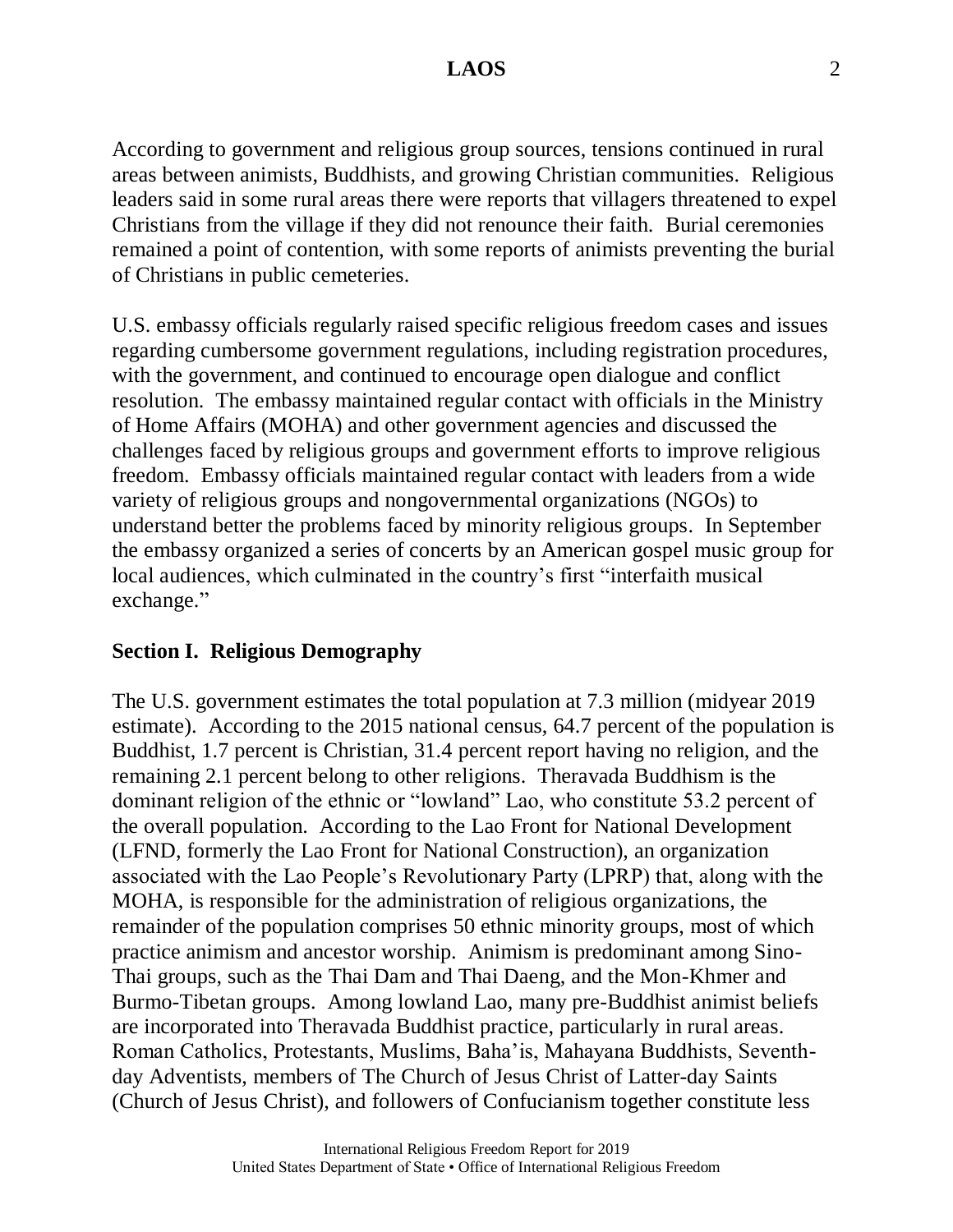than 3 percent of the population. According to the international Christian rights advocacy NGO Aid to the Church in Need's 2018 Religious Freedom Report, Christians comprise 3.2 percent of the population. The Catholic Church estimates its membership at 55,000, and the LEC estimates its membership at 200,000. Muslim community leaders estimate the community has approximately 1,000 members.

# **Section II. Status of Government Respect for Religious Freedom**

## **Legal Framework**

The constitution provides for "the right and freedom to believe or not to believe in religion" and states citizens are equal before the law regardless of their beliefs or ethnic group. The constitution also states the government respects and protects all lawful activities of Buddhists and followers of other religions and "mobilizes and encourages Buddhist monks and novices as well as the priests of other religions to participate in activities that are beneficial to the country and people." It prohibits all acts that create division between religious groups and classes of persons. The government officially recognizes four religions: Buddhism, Christianity, Islam, and the Baha'i Faith.

Decree 315 upholds "respect for the religious rights and freedom" of both believers and nonbelievers. The decree's stated purpose is to set the principles, regulations, and laws concerning the governance and protection of religious activities for clergy, teachers of religion, believers, and religious groups in order to preserve and promote national culture, increase solidarity among members of religious groups, and "preserve and develop the nation." The decree clarifies rules for religious practice and defines the government as the final arbiter of permissible religious activities. The decree reiterates the constitutional priority that religious practice should serve national interests by promoting development and education and by instructing believers to be good citizens.

The decree requires any religious group operating in the country to register with the MOHA. The decree extends registration requirements to Buddhist groups, which had previously had a de facto exemption. Groups may, but are not required to, affiliate with an officially recognized religious group.

Under the decree, religious groups must present information on elected or appointed officeholders to national, provincial, district, and village-level MOHA offices for review and certification. Religious groups operating in multiple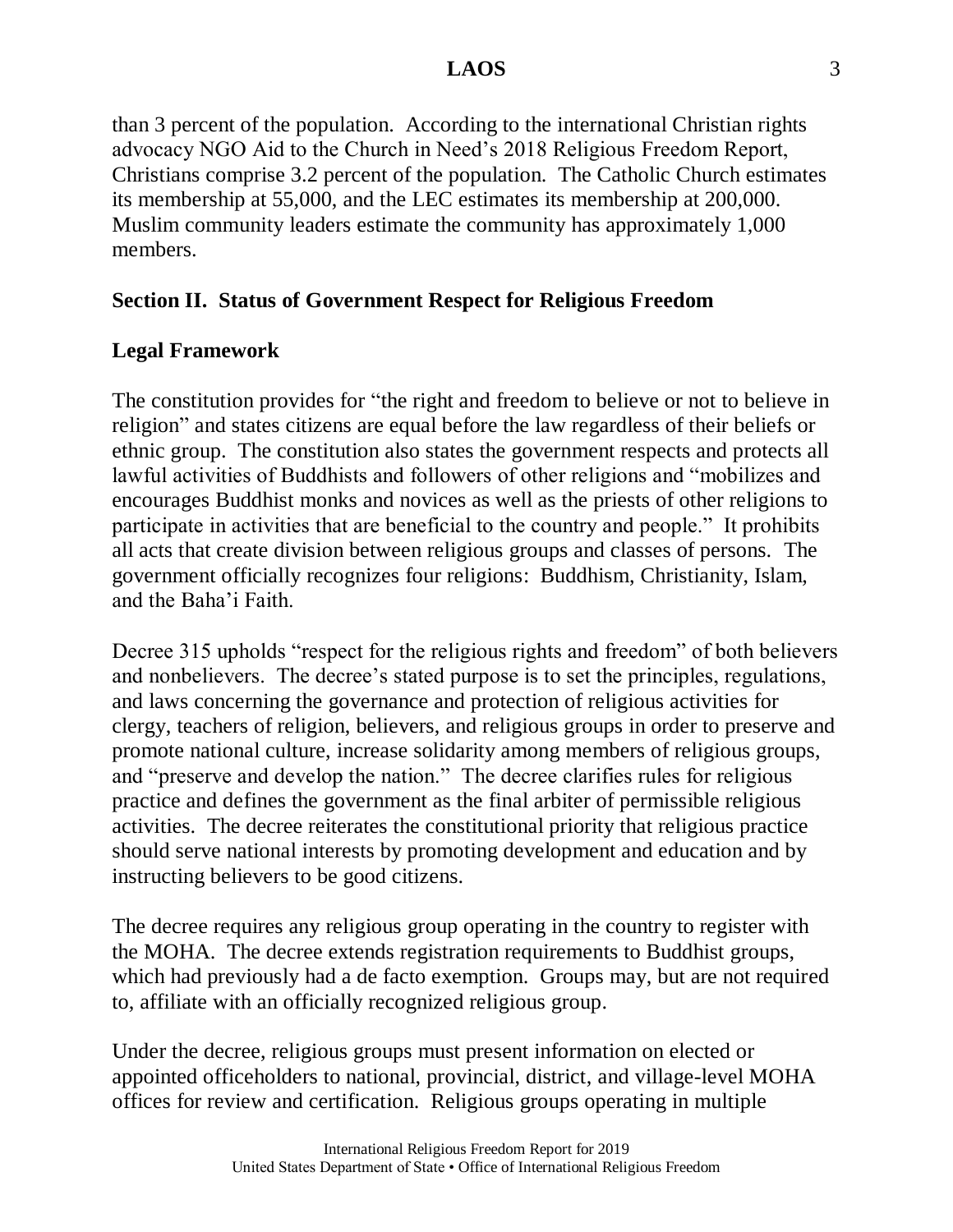provinces must obtain national MOHA approval; groups operating in multiple districts are required to obtain provincial level approval; and groups operating in multiple villages are required to obtain district level approval. If a group wishes to operate beyond its local congregation, it must obtain approval at the corresponding level. A religious activity occurring outside a religious group's property requires village authority approval. Activities in another village require approval from district authorities, from provincial authorities for activities in another district, and from national authorities for activities in another province. Religious groups must submit annual plans of all activities, including routine events, in advance for local authorities to review and approve.

The decree states nearly all aspects of religious practice – such as congregating, holding religious services, travel for religious officials, building houses of worship, modifying existing structures, and establishing new congregations in villages where none existed – require permission from a provincial, district-level, and/or central MOHA office. The MOHA may order the cessation of any religious activities or expression of beliefs not in agreement with policies, traditional customs, laws, or regulations within its jurisdiction. It may stop any religious activity it deems threatening to national stability, peace, and social order, causing serious damage to the environment, or affecting national solidarity or unity between tribes and religions, including threats to the lives, properties, health, or reputations of others. The decree requires the MOHA to collect information and statistics on religious operations, cooperate with foreign countries and international organizations regarding religious activities, and report religious activities to the government.

The decree states the government may continue to sponsor Buddhist facilities, incorporate Buddhist rituals and ceremonies in state functions, and promote Buddhism as an element of the country's cultural and spiritual identity and as the predominant religion of the country.

The decree requires Buddhist clergy to have identification cards, and clergy of other religions are required to have certificates to prove they have received legitimate religious training.

The building permit process for constructing houses of worship begins with an application to local authorities, and then requires district, provincial, and ultimately central-level LFND and MOHA permission. All houses of worship must register under the law and conform to applicable regulations. Religious organizations must own 5,000 square meters (54,000 square feet) of land to construct a place of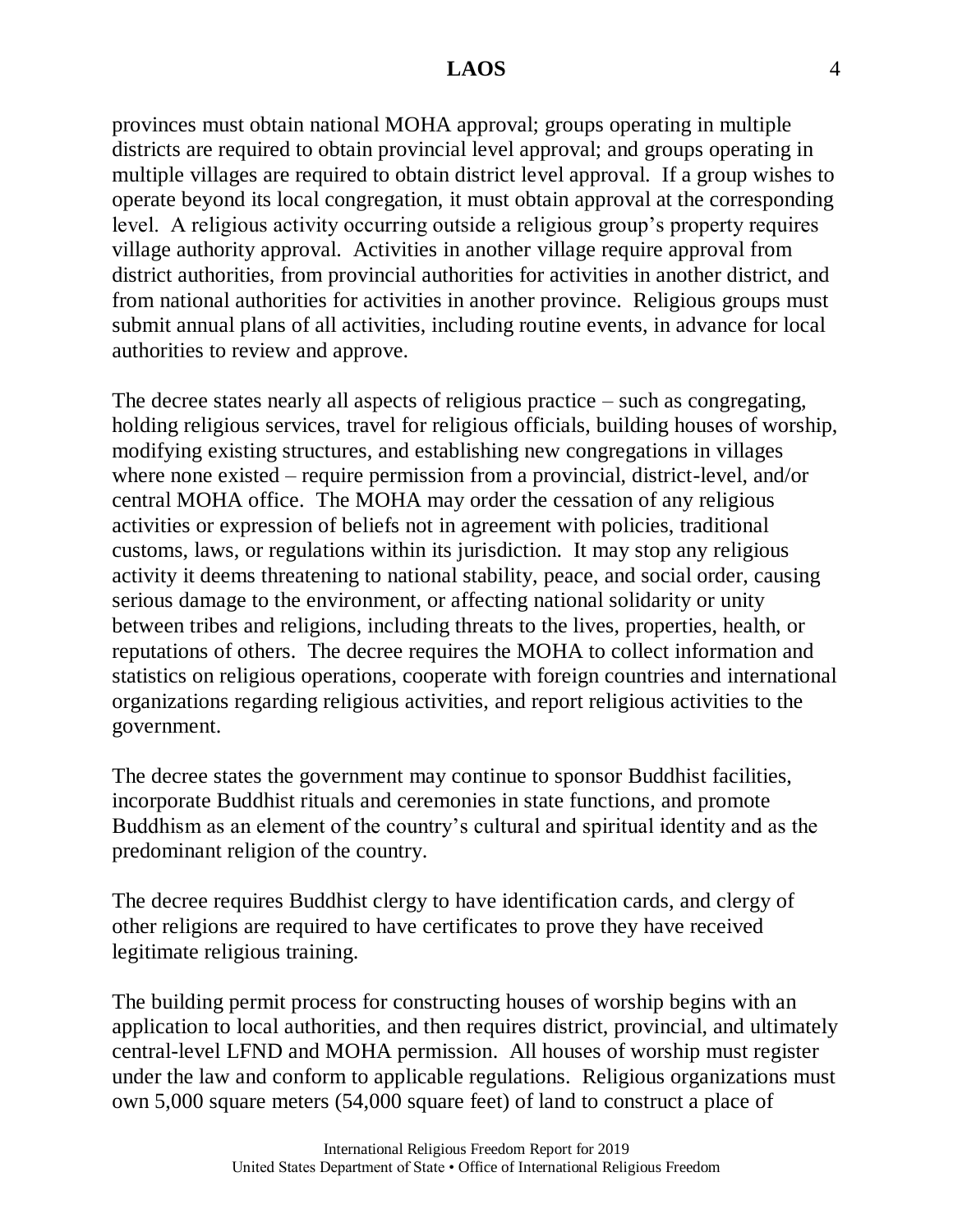worship. The MOHA at all levels must approve any maintenance, restoration, and construction activities at religious facilities. Local authorities may provide opinions regarding building, care, and maintenance of religious facilities, present their findings to their respective provincial governors and city mayors for consideration, and subsequently ask the MOHA to review and approve activities conducted in religious facilities.

According to the Ministry of Education and Sports (MOES), although there is no Buddhist curriculum taught as religion in any public schools, the government promotes the teaching of Buddhist practices in public schools as part of national culture. Cultural sessions include lessons taught in Buddhist temples. Students are required to attend prayers during these lessons. The MOES states parents may remove their children from the classes if they are dissatisfied with the program. A number of private schools affiliated with various religious groups exist throughout the country and accept students from any religious denomination.

Individuals entering the clergy for more than three months require approval from district and village authorities, agreement from the receiving religious establishment, and agreement from a guardian or spouse, if applicable. For a period of less than three months, the village authority, as well as a guardian or spouse, if applicable, must approve. The shorter period stipulations are particularly relevant to Buddhists, as every Buddhist male is expected to enter the monkhood at least once in his life, often for fewer than three months.

The MOES and MOHA must approve the travel abroad of clergy and religious teachers for specialized studies. Generally, students going abroad for any kind of study (including religious studies) require approval from the MOES. Religious organizations conducting religious activities overseas must receive approval from the appropriate geographical MOHA level.

According to the Law for Lao Front for National Development, as amended in 2018, the LFND may educate and meet with religious leaders, clergy, teachers, and members to ensure compliance with laws and regulations, reduce ethnic and religious tensions, and "contribute to the development of the nation." LFND officials work with religious communities, police, and other authorities.

The government controls written materials for religious audiences. The decree regulates the importation and printing of religious materials and production of books, documents, icons, and symbols of various religions. The Ministry of Information, Culture, and Tourism and the MOHA must approve religious texts or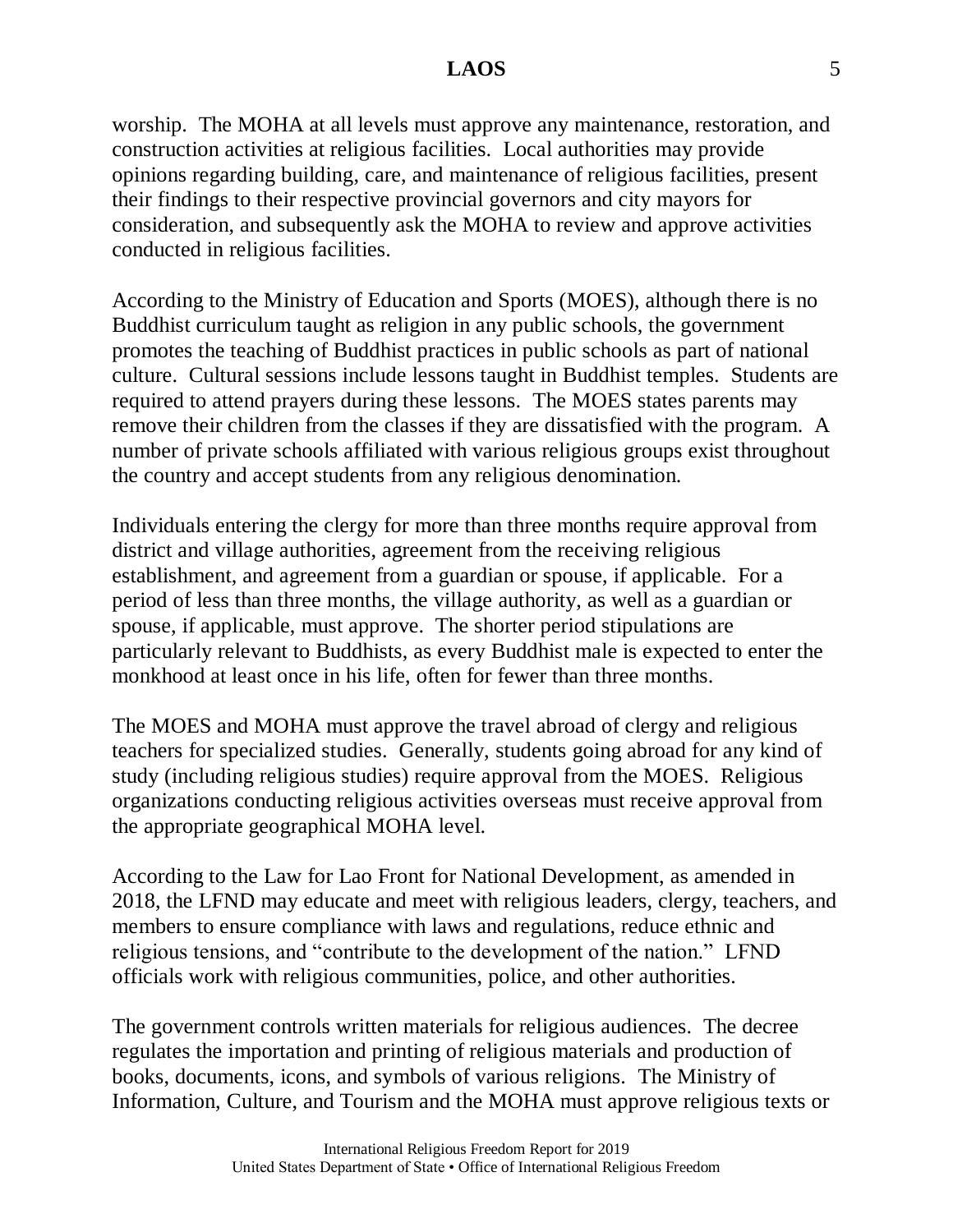other materials before they are imported. The MOHA may require religious groups to certify the imported materials are truly representative of their religions, to address issues of authenticity, and to ensure imported materials comport with values and practices in the country. The law prohibits the import or export of unapproved printed or electronic religious materials.

In June the government issued Decree 184 that defines principles and rules for civil servant ethics. The decree states government officials must provide services "in an equal, prompt, and fair manner without discrimination against gender, age, ethnic groups, social status, education levels, and faith."

The country is a party to the International Covenant on Civil and Political Rights (ICCPR), with a reservation that Article 18 on freedom of religion shall not be construed as authorizing or encouraging any activities to directly or indirectly coerce or compel an individual to believe or not to believe in a religion or to change his or her religion or belief, and that all acts that create division and discrimination among ethnic groups and religious groups are incompatible with the article.

#### **Government Practices**

Religious leaders said while authorities in urban areas and in some districts had a strong understanding of laws governing religious activities, including Decree 315, improper restrictions on religious freedom remained prevalent in rural areas. Reports continued of local authorities, especially in isolated villages, arresting and detaining followers of minority religions, particularly Christians.

According to Radio Free Asia (RFA), seven Christian church members were released on January 2 after paying a fine of 700,000 kip (\$79). Police in Nakanong Village, Phin District, Savannakhet Province, had arrested the seven – three church leaders and four other Christians – on December 29, 2018, for conducting an "illegal" church service. The Human Rights Watcher for Lao Religious Freedom, a U.S.-based NGO, reported village authorities also demolished the church stage, cut the power line, destroyed the sound system, and seized three mobile phones.

According to Asia News, RFA, and local sources, in March police arrested a member of the LEC in Phin District, Savannakhet Province, for cutting down a tree in a protected forest. Local sources said this was a pretext, since none of the other members of the group, who were all non-Christians, were arrested. The man said that while he was detained, police beat him on the head, causing temporary loss of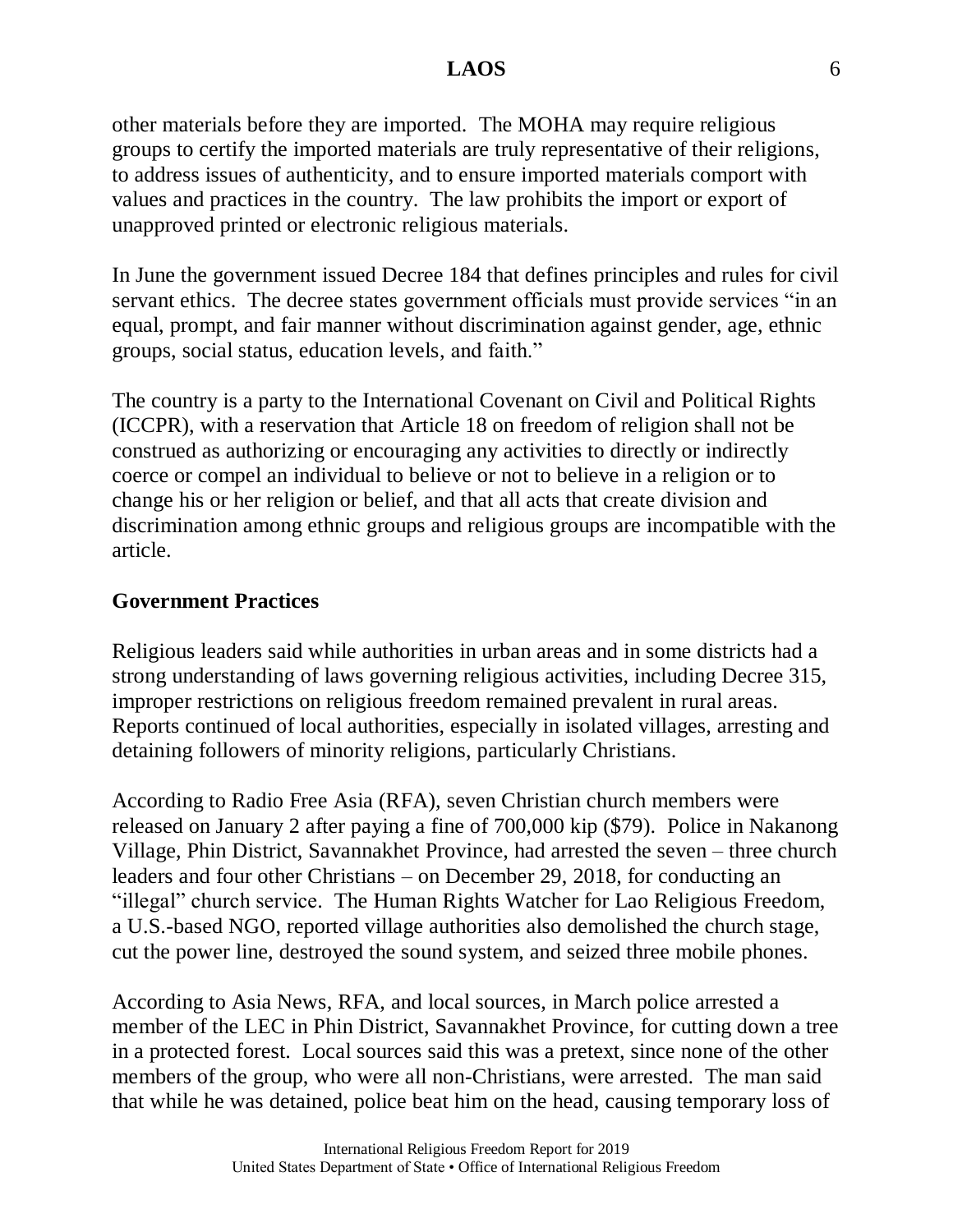hearing, and administered electric shocks. The police told him they would release him if he renounced his faith. He was released after being held for several days.

Media reported that in April authorities detained three U.S. citizens for 10 days in Luang Namtha Province for distributing religious pamphlets and other materials without government permission. The individuals were affiliated with Vision Beyond Borders, a U.S.-based Christian NGO. Provincial officials held their passports and told them they could not leave the province. After the Ministry of Public Security reviewed the case, officials returned the passports and deported the U.S. citizens to Thailand. International media reported the individuals were "treated well" when they were questioned by police.

According to government authorities, Decree 184, which defines principles and rules for civil servant ethics, was intended in part to ensure that local officials would issue government identification to Christians in rural areas. According to religious leaders, however, some local officials continued to withhold documentation. In Houaphan Province, district authorities issued a notice instructing village leaders to deny any applications for identification or other government documents of anyone registered as a Christian. An official with the Seventh-day Adventists said church members in Houaphan Province were told they would need to register as animists if they wanted to receive their identification documents. An official with a Christian organization said that in February village officials in Khammouane Province collected identification documents from Christian families and did not return them.

According to some minority religious groups, both local and central government officials referred to the constitution, Decree 315 (or its predecessor, Decree 92), and social harmony as reasons for continuing to restrict and monitor religious activity, especially the activities of new or small Christian organizations among minority ethnic group members.

During the year some registered minority religious groups, including the Catholic Church and Baha'i Faith, successfully met the annual administrative requirements outlined in Decree 315 to maintain their registration, such as providing information on the number of members, religious texts, and plans for services during the year. The LEC's application for annual registration renewal was under review as of November. In August the Seventh-day Adventist Church successfully registered with the government for the first time.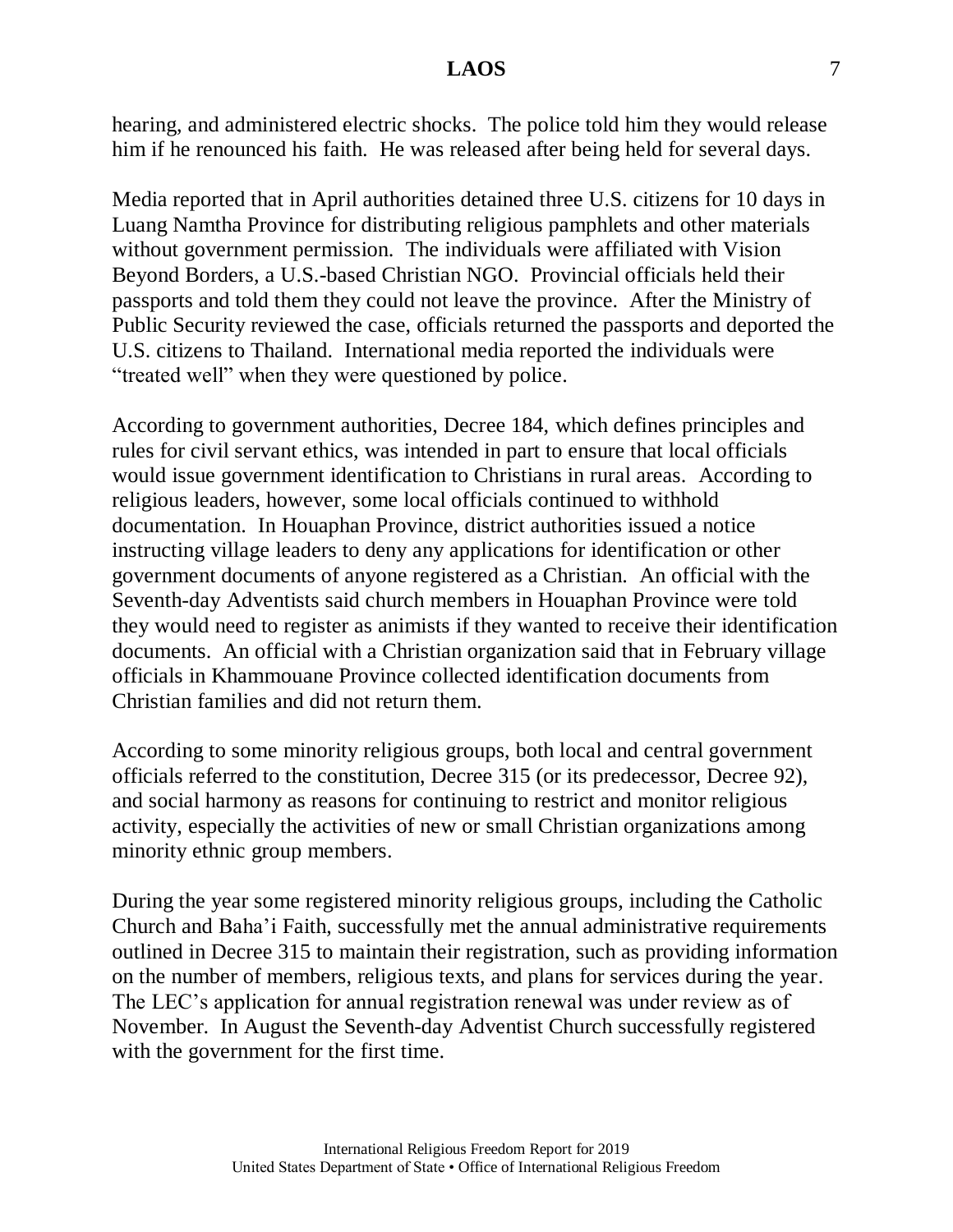A MOHA official said it was easier compared with previous years for new religious groups to register; however, he said, the MOHA requested religious groups explain the different practices and beliefs between various Christian denominations before approving applications. The official stated that while in the past the government encouraged other Christian denominations wishing to be recognized to register as part of the LEC, that policy was changing as new religious groups successfully registered. He said during the registration review process, the MOHA consulted with other religious groups to discuss the registration application in an attempt to minimize conflicts between established and new religious groups, which sometimes delayed registration and other approval processes.

Several unregistered religious groups, including the Church of Jesus Christ, the Methodist Church, and the Mennonite Church, stated they continued their efforts to register independently from the LEC due to differences in doctrinal beliefs. According to a MOHA official, during the year the ministry met with nonregistered religious groups, including the Church of Jesus Christ, to discuss the registration process.

Leaders with the Seventh-day Adventists reported continued difficulties registering their churches at the provincial, district, and village levels, but said they hoped the process would become easier following the Church's registration with the central government.

An international observer of religious issues in the country said that since Decree 315 was issued, Buddhist groups, who were previously exempted from registration requirements, engaged with the government more on religious issues and made an effort to meet administrative requirements they had previously ignored due to the belief that they did not need to follow the same rules as minority religions. These requirements included submitting an annual report detailing activities.

Although the law prohibited members of religious groups not registered with the MOHA or the LFND from practicing their faith, members of several groups said they continued to do so quietly and without interference, often in house churches. One Baha'i follower said his community was reluctant to gather in public, in part due to announcements made by the Ministry of Public Security at the village level that Buddhism was the only religion welcome in that village. One local LEC official confirmed the ministry made such announcements.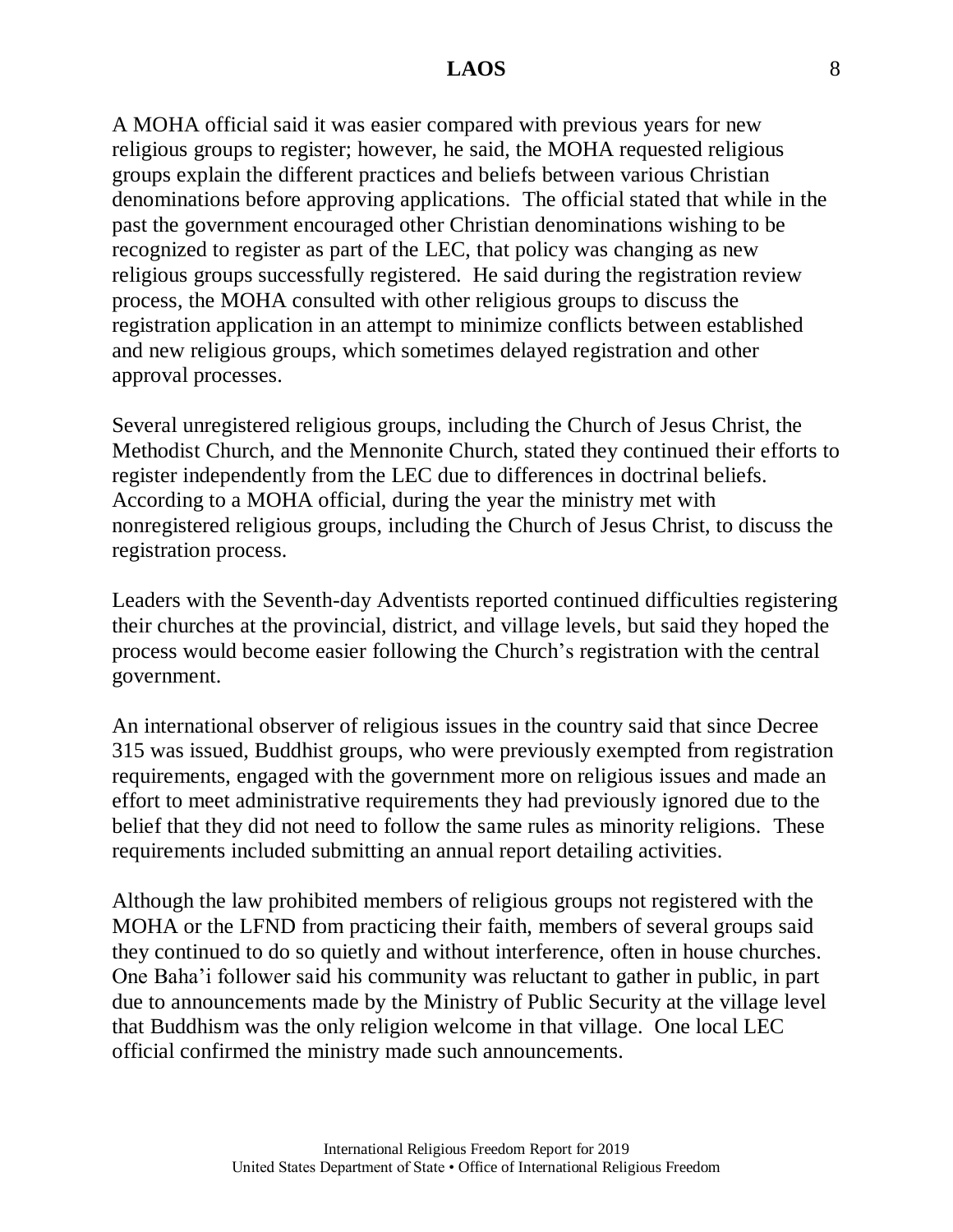While religious groups said Decree 315 helped enshrine religious freedom and further clarified processes for administrative tasks, the groups also stated that some administrative requirements mandated by the decree (that were not fully implemented during the year) would be burdensome and restrictive if the government were to fully implement them. Among these were requirements to submit detailed travel plans and advance requests to hold basic religious services.

MOHA and LFND officials continued to acknowledge some local officials incorrectly applied regulations, created their own regulations contrary to national law, or were unaware of all the provisions in Decree 315. Several religious groups recommended the government devote more resources to implementing the decree and promoting religious freedom at the district and provincial level. Central government officials said they continued to train provincial and district officials on concepts of religious freedom and implementation of Decree 315 in an attempt to protect minority religious groups, but stated this was a challenge in isolated areas. An official with the Seventh-day Adventists said the government was trying to promote religious freedom, but added the government's policies and statements sometimes "fall on deaf ears" at the provincial and district level.

Authorities stated that during the year the central government, in coordination with relevant local- and provincial-level officials, conducted assessments of how Decree 315 was being implemented in the city of Vientiane, and in Luang Prabang, Savannakhet, and Bolikhamxai Provinces. Officials said they invited representatives of some, but not all, religious groups in the respective areas to provide input.

In May Radio Free Asia reported an official with the Christian aid organization Vision Beyond Borders said government authorities were "harassing Christians and breaking up meetings and making it difficult for them to gather." The official said, "Some Lao authorities remained deeply suspicious of Christians, sometimes resulting in social exclusion, harassment, and arbitrary detention by law enforcement officials."

According to local Christian officials, there were fewer incidents of authorities prohibiting services or detaining travelers attending services during the Christmas season compared with 2018. A representative of the Methodist Church said that a village authority interrupted a religious service shortly before Christmas and told the congregation it needed permission from the district Ministry of Public Security office to hold services on any day other than December 25.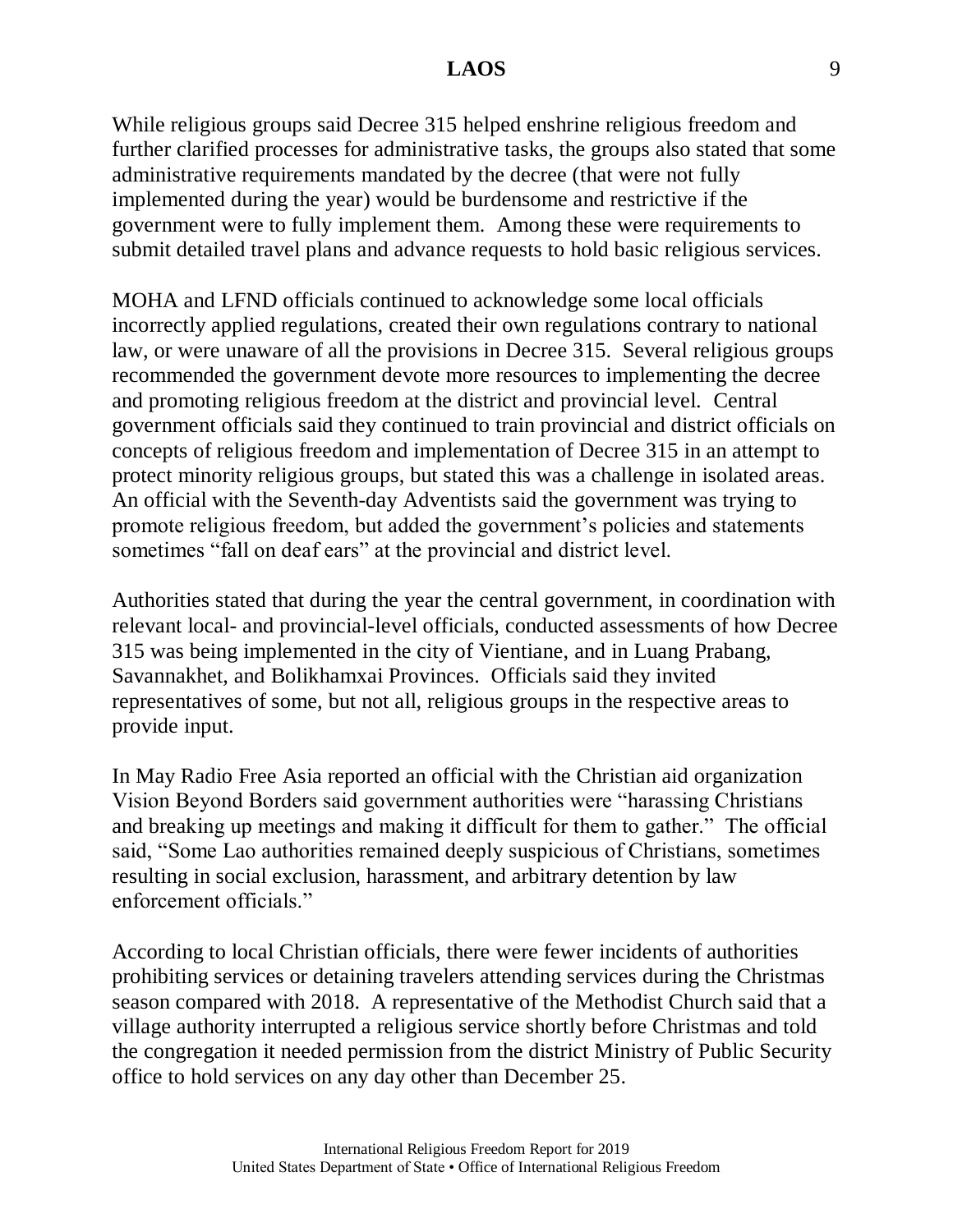Some religious groups did not comply with the requirement to obtain advance permission to travel to other jurisdictions. An official with a prominent Christian organization said submitting a comprehensive annual travel plan was not practical because church members sometimes fell sick or died unexpectedly, requiring church officials to travel immediately. An official with a Christian organization said it was "impossible" to fully comply with the requirements for in-country travel and he chose to ignore them. According to some religious groups, the government also did not fully enforce the decree's travel notice requirement. Representatives from the Catholic Church said they joined other religious organizations asking the government to amend the decree so that religious officials would not require permission to travel within the country.

Religious leaders reported various incidents throughout the country related to obtaining travel permission. Some religious leaders stated authorities sometimes detained Christians traveling without permission to attend religious events outside their normal locales. Members of the LEC said they submitted travel plans for the Christmas season to all appropriate levels of government but did not receive all the required approvals. Some local authorities detained religious officials even with proper travel authorization; sources said most cases were resolved within hours of occurrence.

According to Muslim community leaders, the approximately 1,000-member Muslim community continued to worship at the two active mosques in Vientiane, the only mosques in the country. According to the leader of the Muslim Association, Muslims maintained a strong working relationship with both the LFND and the MOHA and did not encounter challenges from the government regarding freedom of worship. He said the community avoided actions that could be deemed incompatible with Lao culture.

The government continued to enforce rules requiring programs or activities conducted outside houses of worship to receive prior approval from local or higher authorities.

Christian religious leaders said the government continued to strictly enforce a prohibition on proselytizing in public, including by foreigners. Both the Church of Jesus Christ and the Seventh-day Adventists reported they had missionaries in the country, but the government restricted their activities to teaching English and promoting good health practices, such as hygiene and sanitation. Missionaries could not engage in religious discussions. Several religious groups said they welcomed foreign members visiting the country but needed to be cautious about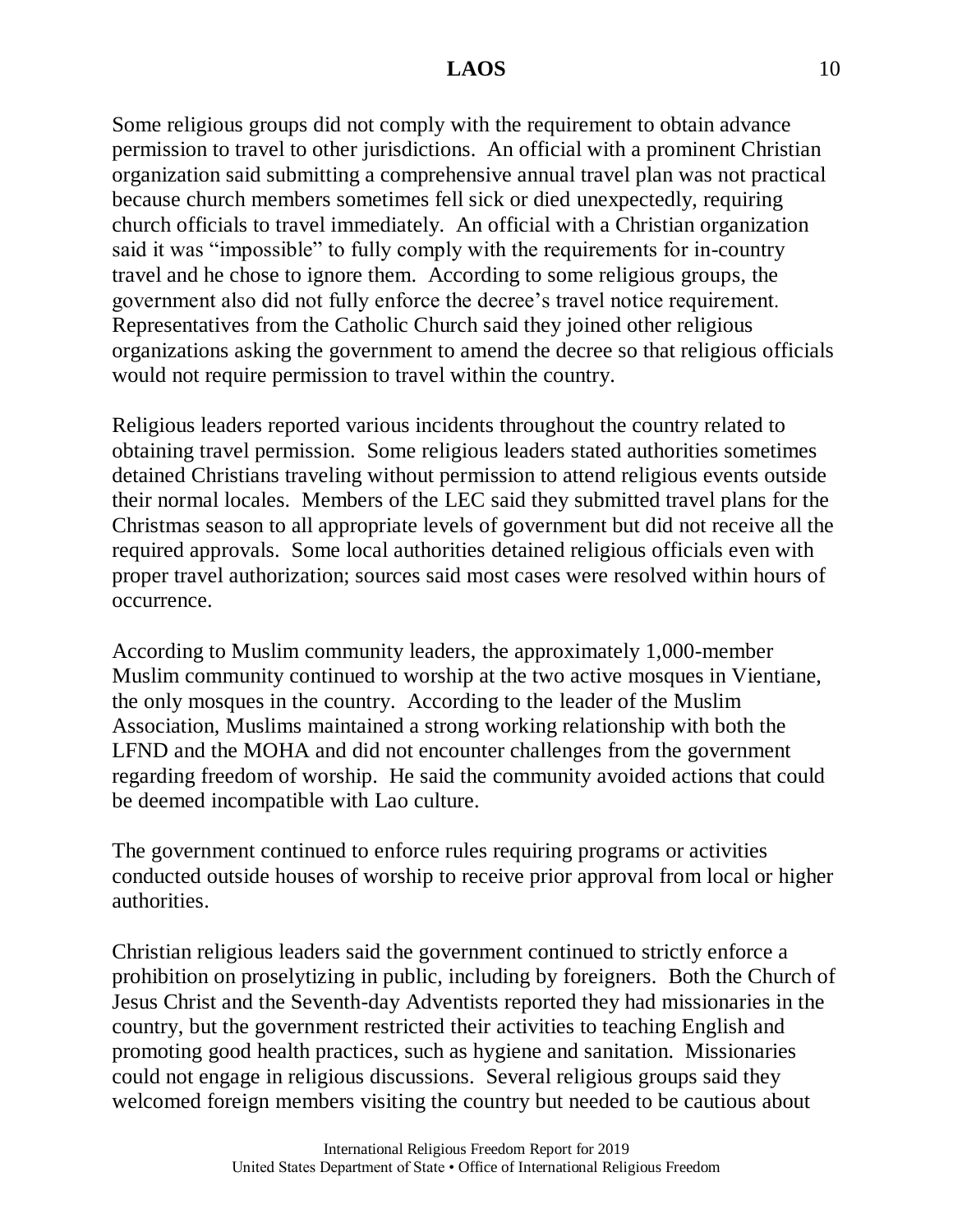the kinds of activities foreigners engaged in. The Church of Jesus Christ said it relied on word-of-mouth to attract new members.

Authorities continued to control imports of religious materials, but several religious groups said they could access most religious texts and documents online. MOHA officials said they coordinated with religious groups to review imported materials to help ensure these were in accordance with the organization's beliefs.

Several minority religious groups reported problems building places of worship, although the LFND Religious Affairs Department stated it continued to urge that designated church structures replace house churches whenever possible. An MOHA official said the government encouraged religious groups to hold services in churches or temples, rather than in homes. The LEC reported operating approximately 600 churches throughout the country and conducting worship services in many more "unofficial" house churches. They attributed the large number of house churches to the difficulties of obtaining building permits from local authorities. According to religious leaders, local authorities in many areas considered group worship in homes illegal and told villagers they needed permits to worship at home.

Many religious leaders said they continued to experience lengthy delays in obtaining permits for church construction and generally received no response to requests. An official with the Catholic Church said the Church routinely waited years for approval to build a new church, only to be ultimately denied. The official said in June one Catholic congregation in Vientiane Province asked for permission to rebuild its church, which was old and in need of repairs. Provincial authorities denied permission and told congregants that because a nearby highway was recently paved, they could easily travel to a different church in another village. The Catholic Church official also said guidelines for the construction of religious buildings laid out in Decree 315 were unclear.

Some sources said the legal requirement that a religious organization own 5,000 square meters (54,000 square feet) of land in order to build a church or temple limited the ability of some smaller congregations, which lacked sufficient resources, to obtain a space of that size. An official with the Seventh-day Adventist Church said the land requirement was not an issue in rural areas; however, purchasing land was expensive in cities, where most Seventh-day Adventists live. He also said the government, usually at the local level, sometimes provided land, or facilitated land use, for Buddhist temples, but Christian churches had to buy the land. The Church official expressed concern that the government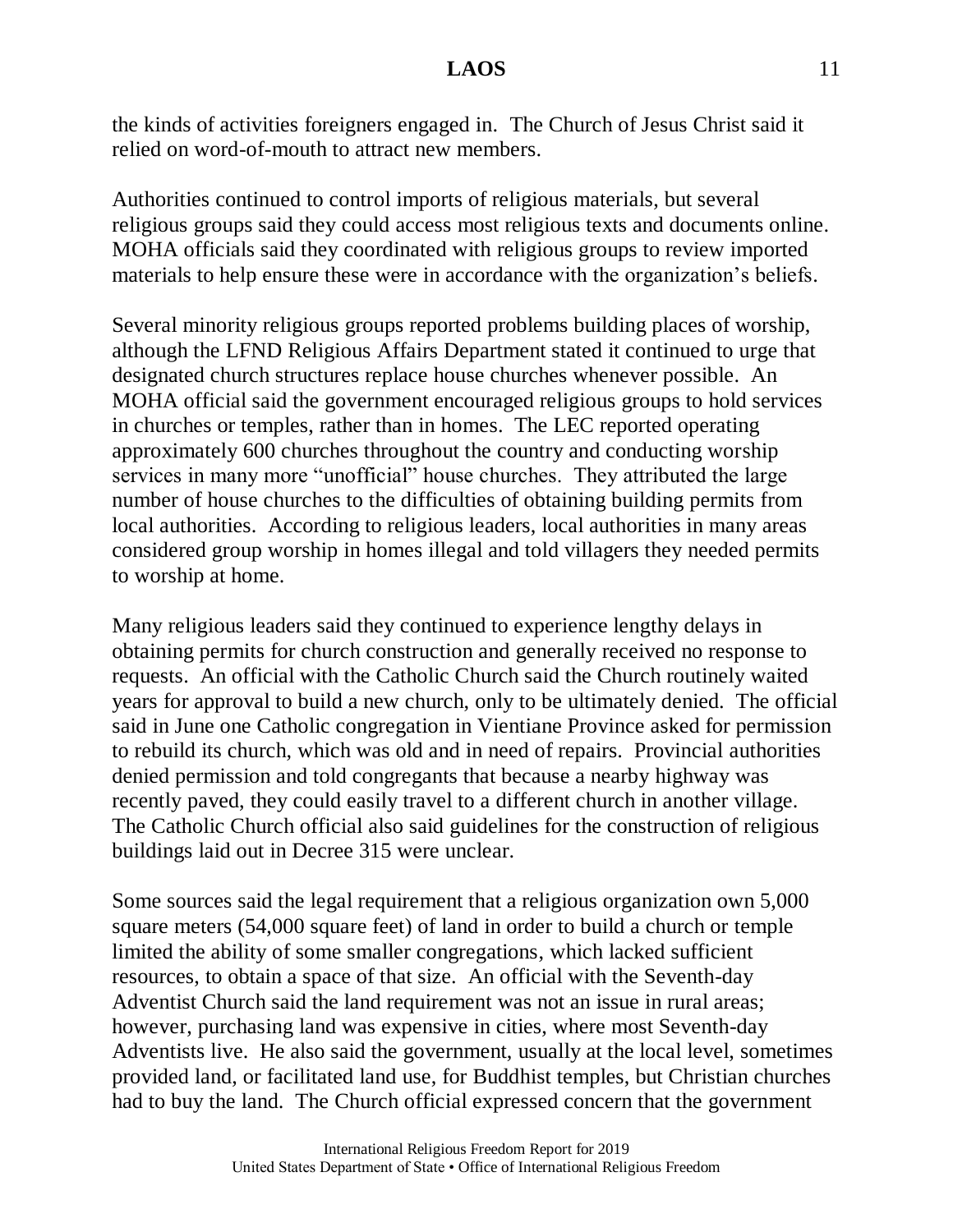frequently retained the titles of land owned by churches, which could lead to potential problems if the churches needed to show ownership. According to a spokesperson for the Lao Buddhist Fellowship Organization, some Buddhist temples built on land donated by private citizens did not have the required documentation to clarify land ownership, which could lead to potential problems if a temple needed to show ownership.

According to Buddhist organizations, prominent Buddhists worked with the government to draft legislation to ensure laws reflected the role of Buddhism in Lao culture.

Christian students said they were uncomfortable with the requirement that they attend prayers in Buddhist temples during cultural classes taught there as part of the public school curriculum. In some rural areas lessons in Buddhism remained mandatory to pass to the next grade level, despite this not being an MOES requirement. This was especially true in areas where temples provided education because the government was unable to support a public school.

With advance permission and a requirement there be no open proselytizing, government authorities permitted Lao and expatriate Christians to organize a public, open-air religious music event for the third year in a row. The Vientiane International Gospel Music Festival took place November 3 at the ITECC Center shopping mall, with performances by local and foreign artists and bands. The LEC leaders said that, as in 2018, they chose to omit the word "gospel" in Lao language materials so as not to risk government censure. The word "gospel" only appeared in English-language materials.

In October the Baha'i community in Vientiane organized an event to celebrate the 200th anniversary of the birth of the Bab, an important figure in the founding of the Baha'i Faith. Representatives from the MOHA, LFND, and National Assembly attended. Bounthavy Phonethasine, deputy director of the Religious Department at the LFND, spoke at the event and commended the Baha'i community for working towards "the betterment of the Lao community."

An official with the Catholic Church said Catholic government officials needed to hide their religion in order to join the LPRP, government, or military, and to avoid facing discrimination in these institutions. He said a member of his church who is in the army was told he would be expelled from the army if he participated in Catholic services. Some members of religious minorities said they believed they were promoted more slowly than their peers due to their beliefs. A Seventh-day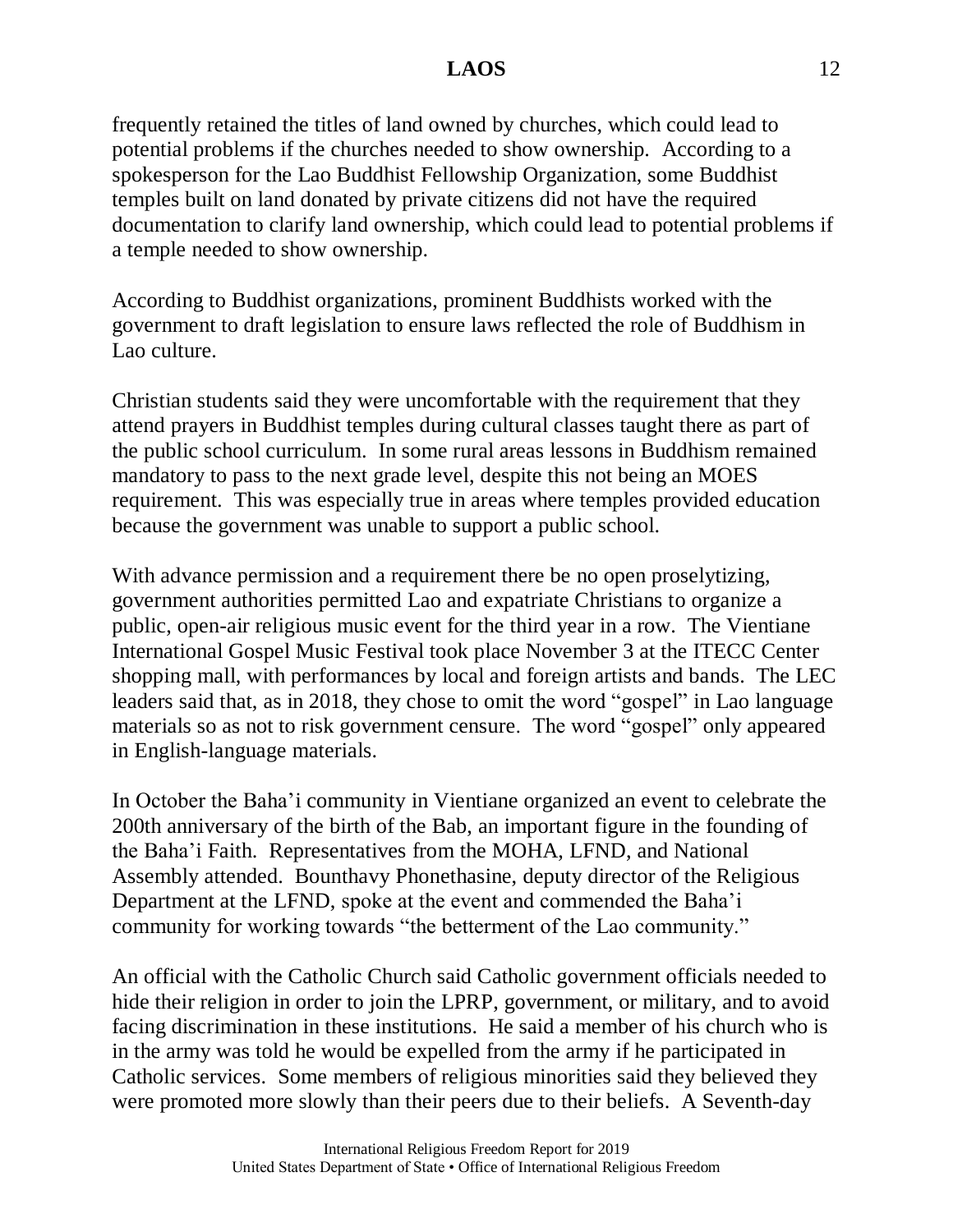Adventist said there was a "hidden law" mandating a citizen could not be both a Christian and a member of the LPRP. Other religious groups said it was hard for their members to join the government or advance to higher-level positions, or to become village chiefs. Religious groups stated they were aware of no openly non-Buddhist or non-animist government officials at the provincial or national levels. A MOHA official working on religious affairs said it was difficult for non-Buddhists to join the government, but the government was actively trying to promote the idea that members of all religions had the right to join.

In October the National Assembly organized a three-day conference on religious freedom. At the conference, government officials and religious leaders addressed sensitive topics, including the government's practice of encouraging non-Buddhists to attend government-sponsored Buddhist ceremonies, which the government deemed cultural events, and misperceptions such as a prevailing but mistaken belief that Christians did not serve in the military or police. The conference participants discussed ways to address those misperceptions. Government authorities reiterated that there was no state religion in the country.

An official with Institute of Global Engagement (IGE), a U.S.-based religious freedom NGO, said conditions for religious freedom had improved steadily in the 17 years since he first came to the country. He said the MOHA had taken on a more assertive role in promoting religious freedom during the year, but there were still many people in the government who believed Buddhism should be the only religion in the country, and the concept of religious freedom, while accepted by the central government, was virtually unknown to the average citizen.

According to government sources, due to staff turnover at the provincial and local levels, three years after Decree 315 became law there were still some officials unfamiliar with its provisions and proper application. The LFND and the MOHA stated they continued to visit areas where religious freedom abuses had reportedly taken place to instruct local authorities on government policy and law, and frequently traveled beyond the capital to encourage religious groups to practice in accordance with the country's laws and regulations. They also hosted training workshops for local officials to explain their obligations under the constitution and the right of all citizens to believe or not to believe in religion. During these sessions, central authorities provided training to provincial LFND and MOHA officials on Decree 315 and other laws governing religion and held workshops with local authorities and religious leaders that reviewed the basic tenets of Buddhism, Christianity, the Baha'i Faith, and Islam. The MOHA, with support from IGE, held religious freedom workshops in 12 of 18 provinces during the year. The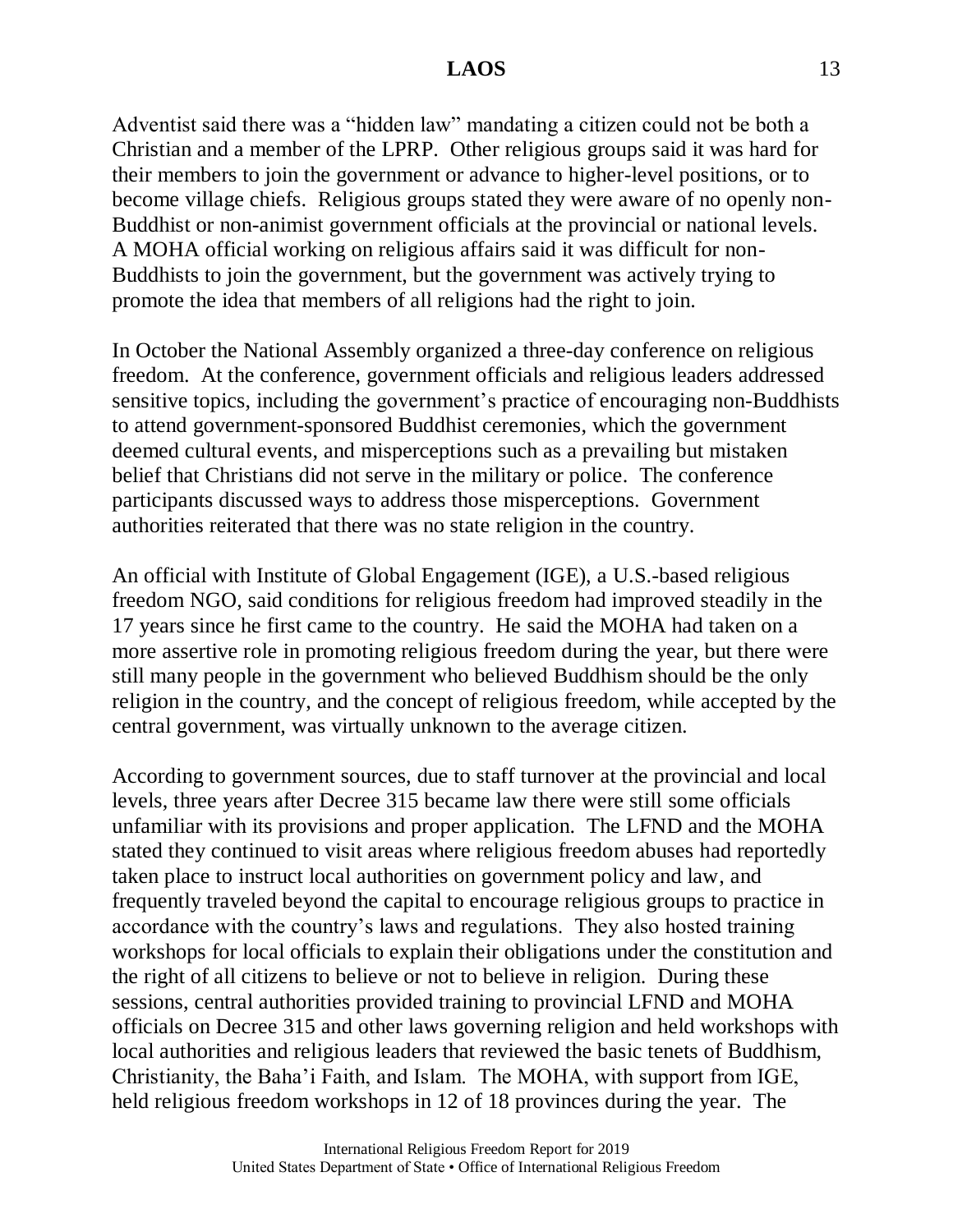government fully funded one workshop, and religious groups contributed some funding for the remaining workshops.

In March the MOHA organized a seminar on religion and the rule of law with financial support from the IGE. Representatives from all 18 provinces attended the two-day seminar. Speakers discussed concepts of international religious freedom, as well as aspects of Decree 315 and how it should be implemented.

# **Section III. Status of Societal Respect for Religious Freedom**

According to religious leaders, most disputes among religious communities occurred in villages and rural areas, where the central government's ability to enforce national laws was limited.

One official with the LEC stated that strong growth in church membership in recent years exacerbated tensions within some communities and brought increased scrutiny by villagers who remained wary of any religion other than Buddhism. The official said in Savannakhet Province church membership grew from approximately 16,000 at the beginning of 2017 to more than 23,000 in 2018. He said this rapid growth led to local conflicts between new adherents of Christianity and their majority non-Christian neighbors. Similarly, LEC leaders said rapid growth in the number of Christians in Vientiane Province, which totaled approximately 18,000 members, was evidence of increased religious freedom but also led to increased tensions with local communities.

Religious leaders said in some rural areas there were reports that villagers threatened to expel Christians from the village if they did not renounce their faith. According to the Christian advocacy NGO Open Doors USA, "Abandoning Buddhism or animist beliefs is seen as a betrayal of family members and the community, which fuels the perception that Christians essentially excommunicate themselves from the Buddhist-animist community. Consequently, believers are persecuted by their immediate and/or extended family (usually one Laotian household is composed of three generations under one roof) and by local authorities who often stir up the community."

According to provincial authorities and a U.S. citizen who monitors religious activities in the country, in May three families in Houaphan Province who were members of the LEC were expelled from their village by siblings who were animists. Authorities said while some of the siblings were animist and some Christian, the dispute was not connected to religion.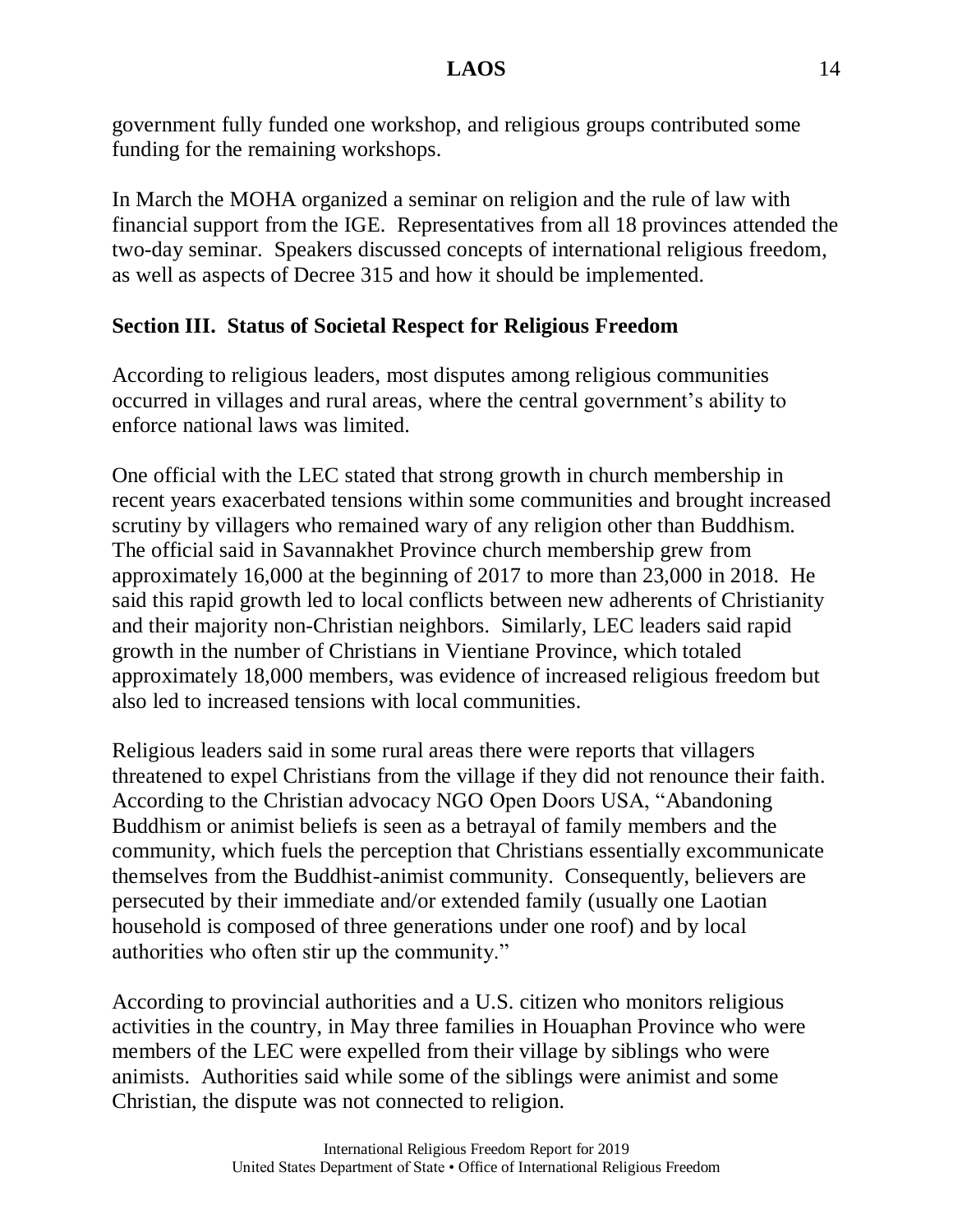In many villages, disputes of all kinds (including religious disputes) were referred to government-sanctioned village mediation units. According to Christian group leaders, these units often encouraged Christians to compromise their beliefs by accommodating local Buddhist or animist community practices. In dealing with local disputes regarding religious issues, officials at MOHA said they first waited for local authorities to resolve an issue before getting involved. One MOHA official said the ministry did not have the resources to respond to every conflict.

Christians said burial practices remained a contentious issue. A leader of the Seventh-day Adventist Church said in rural areas many animists believe the Christian practice of burying the dead, rather than the Buddhist tradition of cremating, would bring disharmony to the village and conflict with the village spirits. In some rural areas, Christians said that they were not allowed to use public cemeteries and were not given land for separate cemeteries, and that they had to resort to burying their dead on farms or in backyards. The official said in some areas the church was trying to buy land for cemeteries so members would not have to use public cemeteries.

Many boys received instruction in religion and other subjects in Buddhist temples, which continued to play a traditional schooling role in smaller communities where formal education was limited or unavailable. Two Buddhist colleges and two Buddhist secondary schools provided religious training for children and adults. Christian denominations, particularly the LEC and Seventh-day Adventists, conducted religious education for children and youths. Baha'i groups conducted religious training for children and adult members. The Catholic Church operated a seminary in Khammouane Province. The Muslim community offered limited educational training. Several private preschools and English-language schools received support from foreign religious groups of various denominations.

A spokesperson for the Lao Buddhist Fellowship Organization said the relationship between the country and Buddhism was akin to that of a person and his or her shadow. He said the long history of Buddhism in the country created a common understanding among the country's ethnic groups and a strong level of trust with both the government and the LPRP.

Several religious groups said they provided donations without regard to the religious affiliation of the recipients after floods displaced hundreds in the southern region of the country in August.